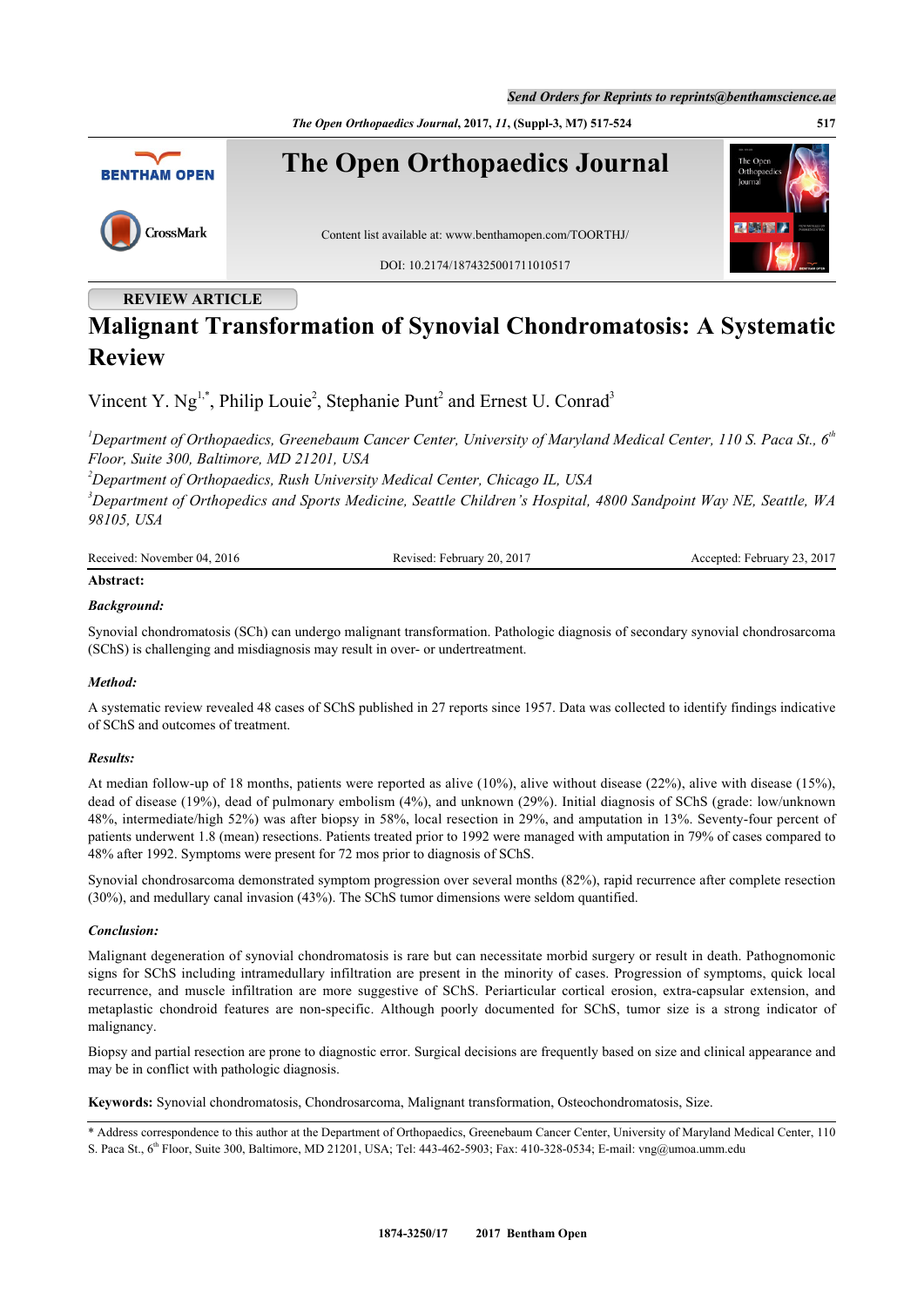#### **INTRODUCTION**

Synovial chondromatosis (SCh) is a metaplastic chondroid proliferation within articular joints and, less commonly, in bursa or tendon sheath [\[1](#page-5-0) - [3](#page-5-1)]. The vast majority of cases are symptomatic yet benign [[4\]](#page-5-2). While amenable to local resection, SCh is prone to recurrence  $(\sim15-25\%)$ , particularly if incompletely excised [[4](#page-5-2) - [7\]](#page-5-3) Malignant transformation of SCh into secondary synovial chondrosarcoma (SChS) has been reported in 1-10% of patients [\[4](#page-5-2), [8](#page-5-4) - [10\]](#page-5-5). Because SCh often exhibits aggressive clinical, radiographic and histologic features, distinguishing SCh from SChS can be challenging [\[11](#page-5-6), [12](#page-5-7)].

It is well recognized that most cartilaginous conditions such as SCh and multiple enchondromatosis represent lowgrade or benign cartilage tumors on histologic analysis. Patients with SChS are often underdiagnosed and undergo multiple resections before SChS is considered as a diagnosis and adequate treatment is performed. The histologic challenges of diagnosing chondrosarcoma are well-recognized for low grade cartilage tumors [[13\]](#page-5-8).

Malignant transformation of SCh has previously been reported in the literature through numerous case reports and series. The purpose of this systematic review was to 1) identify clinical, radiographic and histopathologic findings indicative of SChS in the setting of SCh, 2) determine the outcomes of SChS, and 3) formulate a treatment approach for SChS.

| <b>Authors</b>    | <b>Year Published</b> | No. of<br><b>Cases</b> | <b>Surgical Treatment for SChS</b>       | <b>Outcomes</b>                                   |
|-------------------|-----------------------|------------------------|------------------------------------------|---------------------------------------------------|
| Brannon et al.    | 1957                  | $\mathbf{1}$           | Amp                                      | Dead                                              |
| Nixon et al.      | 1960                  | $\mathbf{1}$           | Amp                                      | Unknown                                           |
| Goldman et al.    | 1964                  | 3                      | Amp $(2)$ , none $(1)$                   | Unknown $(2)$ , Alive unspecified $(1)$           |
| Mullins et al.    | 1965                  | 1                      | Amp                                      | Alive w/ disease                                  |
| King et al.       | 1967                  | $\mathbf{1}$           | Amp                                      | Alive w/out disease                               |
| Dunn et al.       | 1974                  | 1                      | Amp                                      | Alive w/ disease                                  |
| Milgram et al.    | 1976                  | 1                      | None                                     | Dead                                              |
| Kaiser et al.     | 1980                  | 1                      | Amp                                      | Unknown                                           |
| Hamilton et al.   | 1987                  | $\mathbf{1}$           | Amp                                      | Alive unspecified                                 |
| Garz et al.       | 1988                  | 1                      | Resection / Megaprosthesis               | Alive w/ disease                                  |
| Perry et al.      | 1988                  | 1                      | Amp                                      | Dead                                              |
| Benoit et al.     | 1990                  | 1                      | Amp                                      | Unknown                                           |
| Bertoni et al.    | 1991                  | 5                      | Amp (4), Synovectomy (1)                 | Alive w/out disease (4), Dead (1)                 |
| Kenan et al.      | 1993                  | 1                      | Synovectomy                              | Alive with disease                                |
| Ontell et al.     | 1994                  | 1                      | Amp                                      | Alive without disease                             |
| Anract et al.     | 1996                  | 6                      | Amp (4), Resection / Megaprosthesis (2)  | Unknown (5), Alive without disease (1)            |
| Hermann et al.    | 1997                  | 1                      | None                                     | Dead                                              |
| Taconis et al.    | 1997                  | 1                      | None                                     | Dead                                              |
| Wuisman et al.    | 1997                  | $\overline{c}$         | En-bloc resection (2)                    | Alive without disease (2)                         |
| Davis et al.      | 1998                  | $\overline{2}$         | Amp (1), None (1)                        | Dead $(2)$                                        |
| Hallam et al.     | 2001                  | 1                      | <b>TKA</b>                               | Alive without disease                             |
| Wittkop et al.    | 2002                  | $\overline{2}$         | Unk $(2)$                                | Unknown (2)                                       |
| Sperling et al.   | 2003                  | $\overline{c}$         | Amp $(1)$ , None $(1)$                   | Alive with disease (2)                            |
| Bhadra et al.     | 2007                  | 1                      | Amp                                      | Alive unspecified                                 |
| Sah et al.        | 2007                  | 1                      | Amp                                      | Unknown                                           |
| Campanacci et al. | 2008                  | $\overline{2}$         | Amputation (1), Palliative Radiation (1) | Alive without disease (1), Alive with disease (1) |
| Yao et al.        | 2012                  | 1                      | <b>TKA</b>                               | Unknown                                           |
| Evans et al.      | 2013                  | 5                      | Amp (3), Debulking (2)                   | Alive unspecified (2), Dead (3)                   |

#### <span id="page-1-0"></span>**Table 1. Description of studies included in systematic review.**

Legend – Amp (amputation); DOD (dead of disease); Unk (unknown/not reported); AWD (alive with disease); NED (alive; no evidence of disease); TKA (total knee arthroplasty).

#### **MATERIALS AND METHODS**

A literature search on malignant transformation of SCh was performed for all studies indexed on PubMed and for citedreferences in aforementioned studies up to June 1<sup>st</sup>, 2014 (Table 1). The search strategy consisted of terms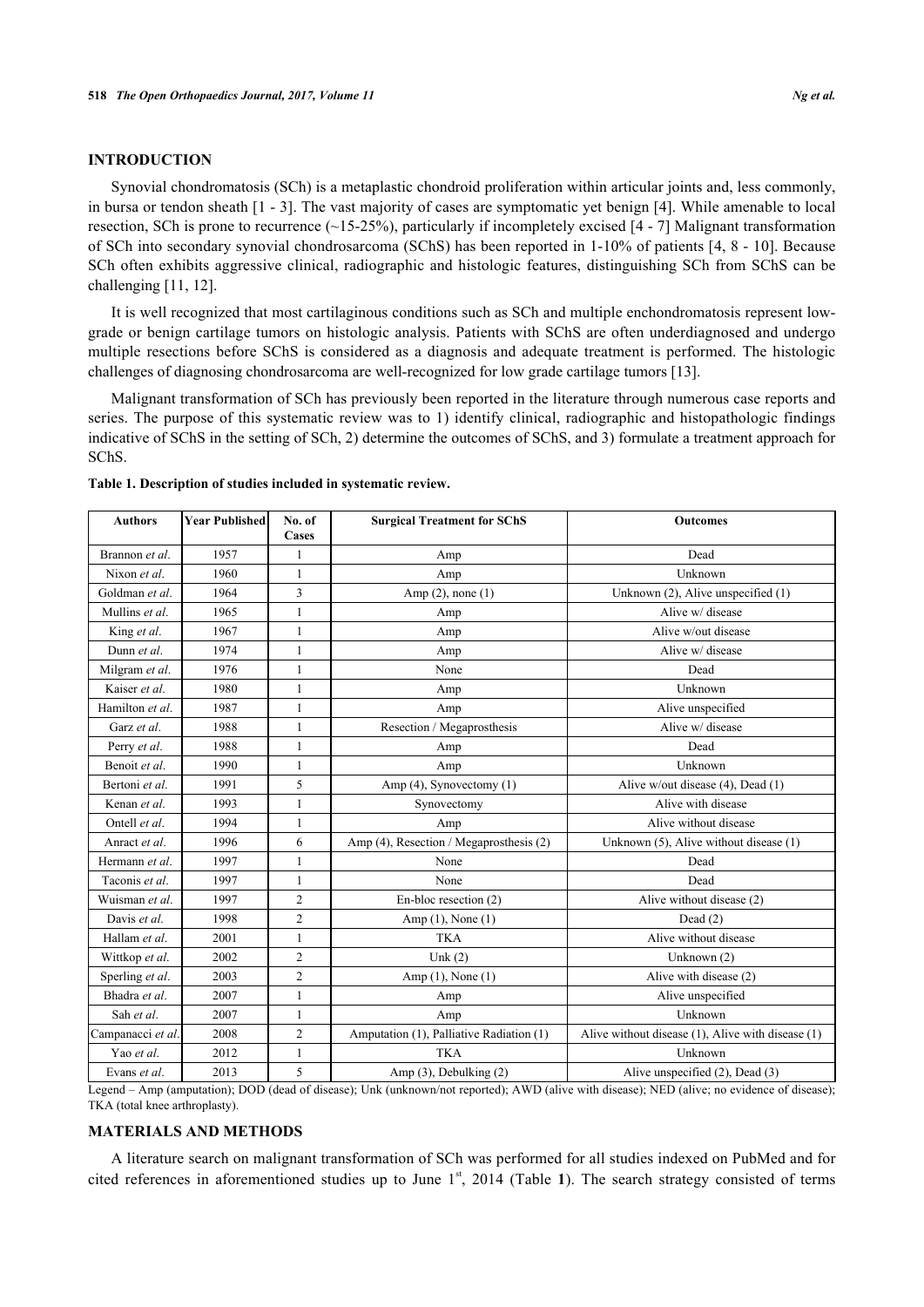synovial, chondromatosis, osteochondromatosis, malignant, chondrosarcoma combined with the Boolean operator AND Fig. (**[1](#page-2-0)**). Case series of benign SCh were excluded. All cases of malignant transformation of SCh were included. Three non-English language articles were translated and reviewed as well. Forty-eight patients in 28 level IV evidence articles, as defined by Sackett [\[13](#page-5-8)], from 1[9](#page-5-11)57 to 2013 were identified  $[2, 4, 5, 7 - 9, 11, 12, 14 - 32]$  $[2, 4, 5, 7 - 9, 11, 12, 14 - 32]$  $[2, 4, 5, 7 - 9, 11, 12, 14 - 32]$  $[2, 4, 5, 7 - 9, 11, 12, 14 - 32]$  $[2, 4, 5, 7 - 9, 11, 12, 14 - 32]$  $[2, 4, 5, 7 - 9, 11, 12, 14 - 32]$  $[2, 4, 5, 7 - 9, 11, 12, 14 - 32]$  $[2, 4, 5, 7 - 9, 11, 12, 14 - 32]$  $[2, 4, 5, 7 - 9, 11, 12, 14 - 32]$  $[2, 4, 5, 7 - 9, 11, 12, 14 - 32]$  $[2, 4, 5, 7 - 9, 11, 12, 14 - 32]$  $[2, 4, 5, 7 - 9, 11, 12, 14 - 32]$  $[2, 4, 5, 7 - 9, 11, 12, 14 - 32]$  $[2, 4, 5, 7 - 9, 11, 12, 14 - 32]$ . No higher level of data were identified and the majority of reports consisted of less than 3 cases. Collected data included gender, age at diagnosis of SCh and SChS, size, osseous involvement on imaging (cortical *vs.* intramedullary), primary site of disease, presenting clinical symptoms, prior treatment for SCh, episodes of local recurrence, pathologic/histologic grade, clinical signs of transformation, method of SChS diagnosis, size of SChS lesion, treatment for SChS, metastatic spread, disease status and length of follow-up. Increasing pain over 6-12 weeks was interpreted as clinical progression. Early recurrence of SCh was defined as recurrence less than 12 months after resection.

<span id="page-2-0"></span>

**Fig. (1).** Search Flow Diagram.

<span id="page-2-1"></span>**Table 2. Spectrum of local invasiveness and metastatic potential for cartilaginous neoplasms.**

| Chondroma / Enchondroma                  | <b>Increasing Invasiveness</b> |
|------------------------------------------|--------------------------------|
| <b>Multiple Enchondromatosis</b>         | <b>Metastatic Potential</b>    |
| <b>Synovial Chondromatosis</b>           |                                |
| Chondroblastoma                          |                                |
| <b>Low Grade Chondrosarcoma</b>          |                                |
| <b>Intermediate Grade Chondrosarcoma</b> |                                |
| <b>High Grade Chodrosarcoma</b>          |                                |
| <b>Dedifferentiated Chondrosarcoma</b>   |                                |

An Excel worksheet (Microsoft, Redmond, WA) was created to compile and juxtapose all relevant data for comparison. The Fisher's exact test was used to compare rates of amputation. Characteristics specific for neither SCh nor SChS were also noted (Table **[1](#page-1-0)**).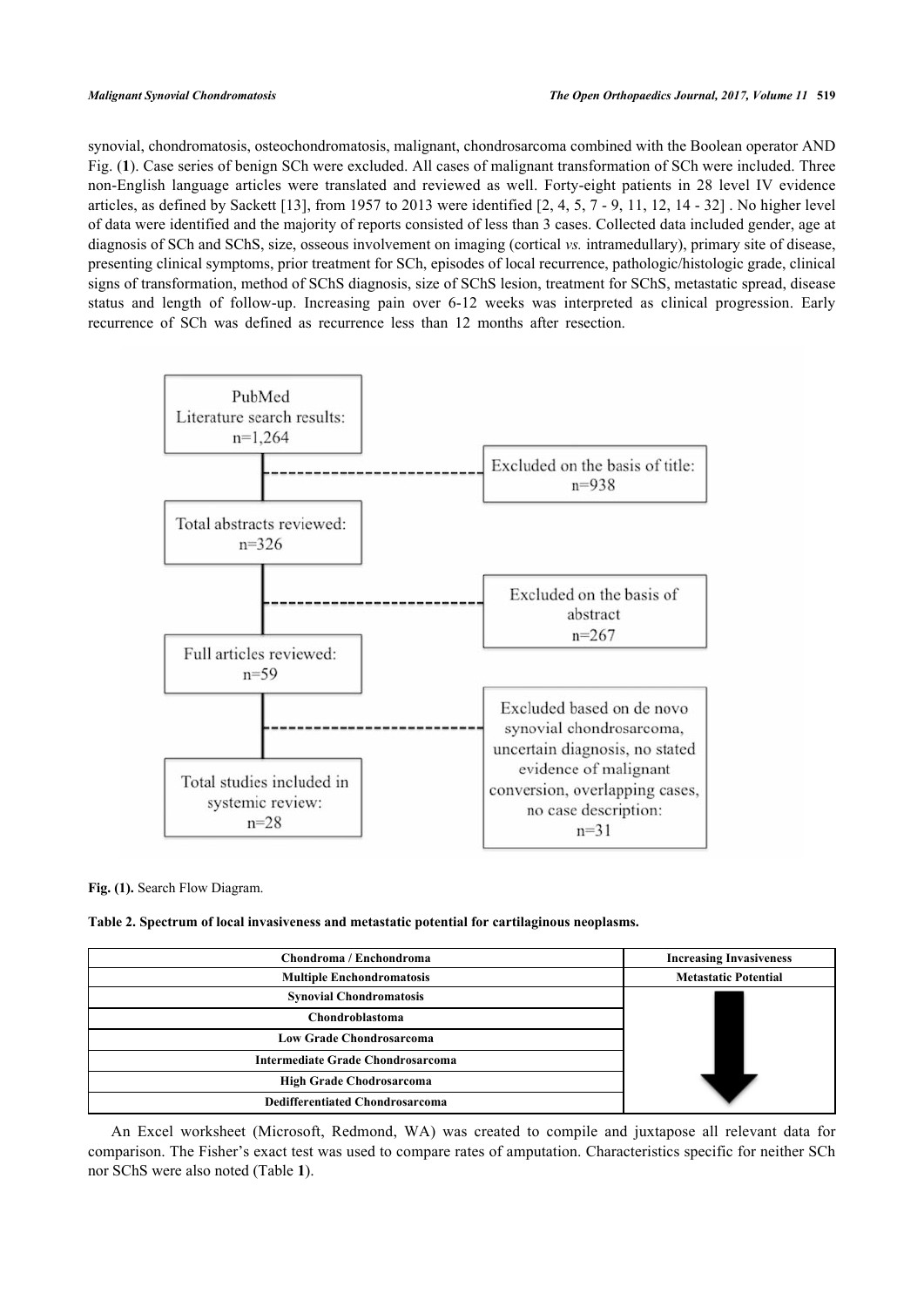#### **RESULTS**

The mean age at diagnoses of SChS was 53 years. There were 52% males, 33% females, and 15% gender not reported. The sites of disease were knee (50%), hip (33%),, ankle (6%), shoulder (4%), and other/unknown (6%). At latest follow-up (median 18 mos; range, 3 to 136), outcomes were reported as alive (10%), alive without disease (22%), alive with disease (15%), dead of disease (19%), dead of pulmonary embolism (4%), and unknown (29%). Further specification regarding death from disease or pulmonary embolism was not available. The rate of local recurrence for SCh that underwent malignant transformation was very high. Seventy-four percent of patients underwent multiple resections with a mean of 1.8 resections (range, 1 to 3) and 61% eventually required amputation. Prior to 1992, the incidence of amputation was 79% (15 of 19) and after 1992, it was 48% (13 of 27) ( $p = 0.0017$ ). Symptoms of pain and swelling were present for a mean of 72 months (3 to 462) prior to diagnosis of SChS. Initial diagnosis of SChS (grade: low 25%, intermediate 40%, high 12%, unknown 23%) was after biopsy in 58%, local resection in 29%, and amputation in 13%.

The following attributes were documented by the reporting authors in the following proportion of cases for SChS: rapid progression of pain (82%), invasion of medullary bone on imaging or histology (43%), rapid recurrence (<12 mos) after complete resection of SCh (30%), or infiltration of adjacent muscle (12%).

A soft tissue mass, joint effusion, joint space destruction, osseous erosion, local recurrence, and pathologic features of low-grade chondrosarcoma were universally reported as not specific for either SCh or SChS [\[4](#page-5-2), [8](#page-5-4), [18](#page-6-1), [20,](#page-6-2) [23,](#page-6-3) [24,](#page-6-4) [26](#page-6-5), [31\]](#page-6-6). The SChS dimensions were seldom quantified (range, 7-37 cm; 83% not reported), but the lesions were invariably larger than pre-existing SCh and had substantial involvement of surrounding tissues.

#### **DISCUSSIONS**

Differentiating SChS from benign SCh is a significant histologic and clinical challenge at presentation and following resection. Based on this systematic review of reported cases, objective diagnostic findings for SChS include medullary bone invasion on imaging or histology and pathologic findings consistent with grade II or III chondrosarcoma [[30](#page-6-7), [33,](#page-6-8) [34](#page-6-9)] (Fig. **[2](#page-3-0)**). Concerning features include rapid clinical progression of pain, local recurrence within 12 mos after resection, soft tissue infiltration of tumor, and large size [[34\]](#page-6-9) (Fig. [3](#page-3-1)). Similar to the diagnostic and grading challenges of other chondroid malignancies, accurate assessment of SChS requires consideration of clinical, radiographic and histologic findings [\[32](#page-6-0)].

<span id="page-3-0"></span>

**Fig. (2).** Synovial chondrosarcoma in the setting of synovial chondromatosis 47 year-old male with two prior ankle injuries and pain over the past 3 years now presenting with recent progression of pain and swelling. Initial biopsy was consistent with grade II/III chondrosarcoma, confirming the radiographic appearance (MRI, A; Plain XR, B) and clinical presentation. He underwent belowknee amputation.

<span id="page-3-1"></span>Distinguishing benign from malignant chondroid tumors is notoriously difficult on pathology alone [\[35](#page-6-10)]. A benign or even low-grade pathologic diagnosis should be highly suspicious in the setting of a massive tumor. Size is a strong indicator of aggressive and malignant behavior. The size of SChS was frequently implied, but documentation of dimensions was absent in most reports. Although not well-recognized for SChS, size and location are well-described for assessing the risk profiles for conventional chondrosarcoma [[36,](#page-6-11) [37\]](#page-6-12) and other musculoskeletal malignancies [\[38](#page-6-13), [39](#page-7-0)].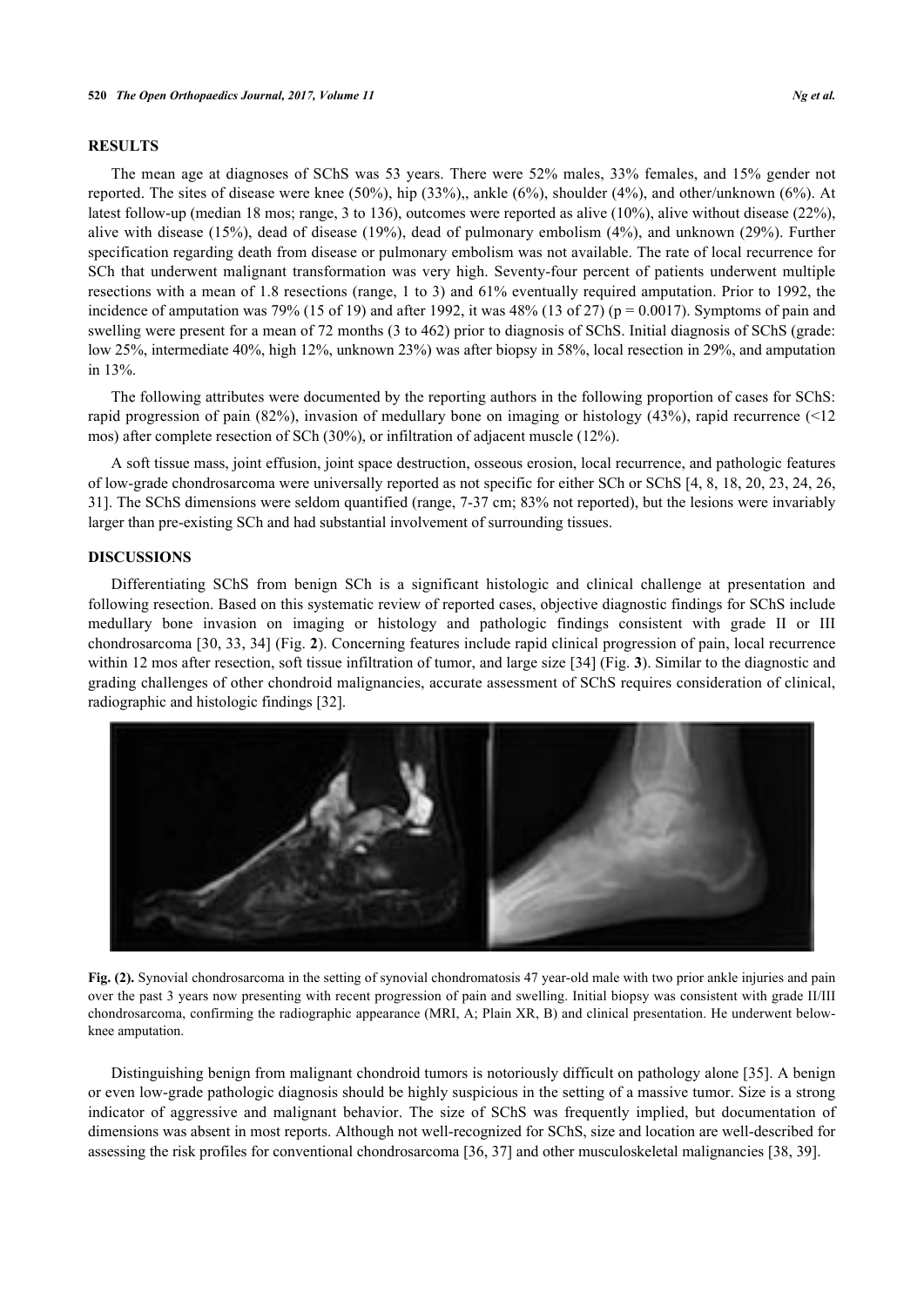

**Fig. (3).** Synovial chondrosarcoma in the setting of synovial chondromatosis 43 year-old female presenting with a massive localized chondroid lesion suspected to have malignant degeneration of synovial chondromatosis based on imaging (MRI, A) and symptomatology. Histologic evidence of chondrosarcoma, however, was only detected after resection of essentially the entire lesion.

Benign cartilaginous conditions such as Ollier's disease and SCh are recognized to have a more aggressive histologic appearance than intraosseous cartilage lesions or enchondromas [\[2](#page-5-9), [26](#page-6-5)]. For SCh, findings such as periarticular bone or articular cartilage erosion, extra-capsular extension, and metaplastic chondroid features, even resembling low-grade chondrosarcoma, can be present. Because the relative invasiveness and metastatic potential of cartilage neoplasms lies along a continuum (Table **[2](#page-2-1)**), making surgical decisions about the extent of resection can be difficult.

Limitations of this study include the availability of only Level IV evidence and multiple studies where tumor size is not quantified and long-term patient survival is not documented. Because of the rarity of this condition, extrapolations need to be made from the existing literature that may not be supported by large cohort or controlled studies. The treatment for SChS has evolved to include more limb preservation options rather than amputation, but because sample size is relatively limited and the variability between characteristics of each case, it is difficult to draw broad conclusions or recommendations regarding limb preservation.

The standard initial treatment for symptomatic SCh is joint-preserving arthroscopic or open resection[[9,](#page-5-11) [29\]](#page-6-14). Incomplete removal of SCh and partial synovectomy will likely result in local recurrence[[28](#page-6-15)]. Repeated local recurrence may be associated with eventual malignant transformation [\[7\]](#page-5-3). Seventy-five percent of SChS cases had multiple prior excisions of locally recurrent SCh.

Depending on the extent of disease, total joint arthroplasty may be necessary. For patients with large tumors (>5-10 cm) and local invasion, open biopsy and incomplete resection are likely to result in a benign or low-grade cartilaginous neoplasm diagnosis [[9,](#page-5-11) [10,](#page-5-5) [16](#page-5-13), [17](#page-5-14), [30](#page-6-7)]. For low-grade SChS, complete resection and close surveillance is probably adequate [\[33](#page-6-8)].

If there is local recurrence of a low-grade SChS or the presence of intermediate- or high-grade SChS on pathologic evaluation, wide resection is necessary and in many cases, amputation will be required to achieve adequate margins. Surgical decisions regarding large or recurrent tumors should be made on the basis of tumor size and imaging appearance, even with an apparent histologic diagnosis of "low-grade" chondrosarcoma.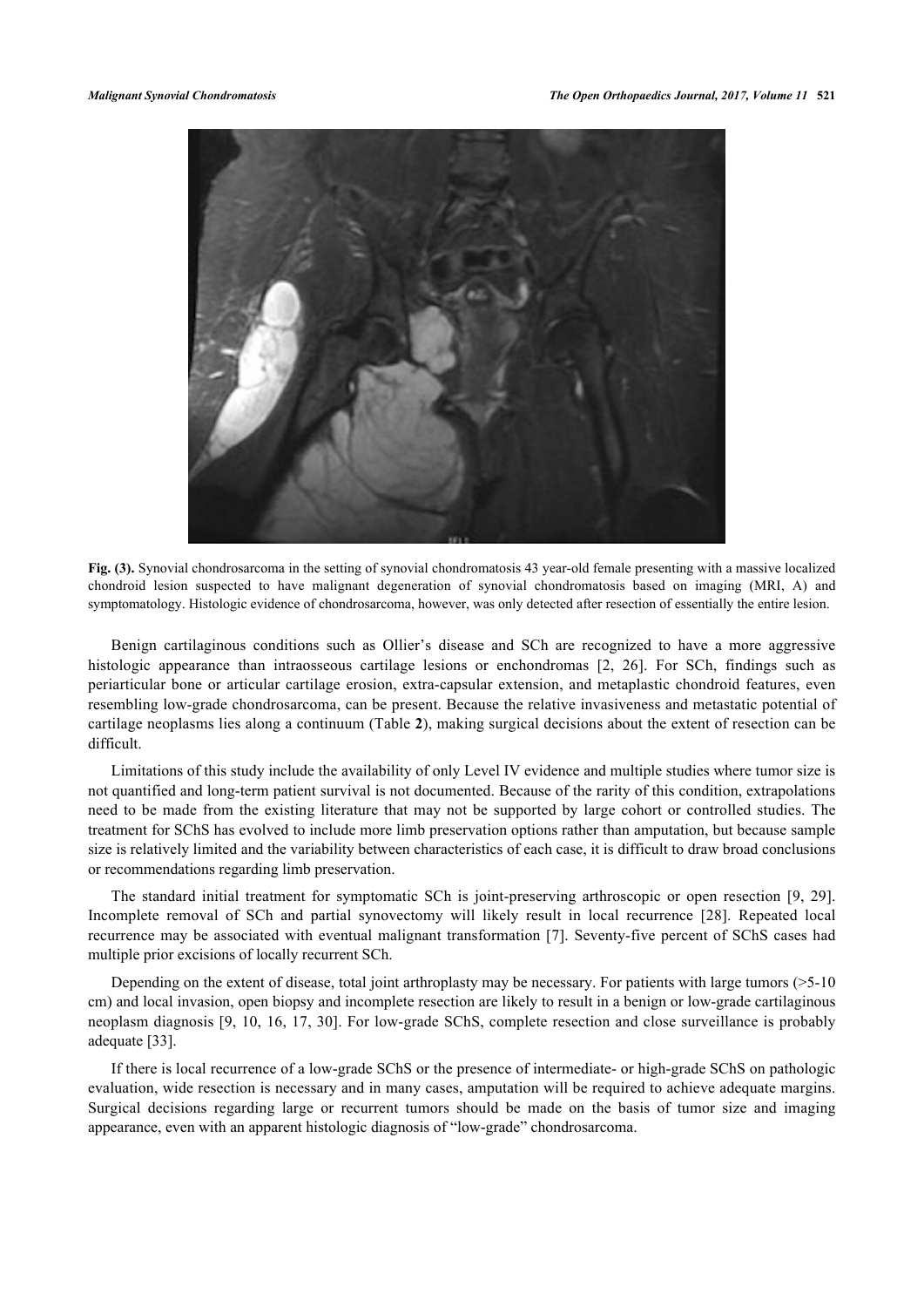### **CONSENT FOR PUBLICATION**

Not applicable.

#### **CONFLICT OF INTEREST**

None of the listed authors have conflicts of interest to disclose (VYN, PL, SEWP, DJD). EUC is a board member of LifeNet Health.

#### **ACKNOWLEDGEMENTS**

Declared none.

#### **REFERENCES**

<span id="page-5-0"></span>[1] Apte SS, Athanasou NA. An immunohistological study of cartilage and synovium in primary synovial chondromatosis. J Pathol 1992; 166(3): 277-81.

[\[http://dx.doi.org/10.1002/path.1711660310\]](http://dx.doi.org/10.1002/path.1711660310) [PMID: [1381426](http://www.ncbi.nlm.nih.gov/pubmed/1381426)]

- <span id="page-5-9"></span>[2] Hamilton A, Davis RI, Hayes D, Mollan RA. Chondrosarcoma developing in synovial chondromatosis. A case report. J Bone Joint Surg Br 1987; 69(1): 137-40. [PMID: [3818720\]](http://www.ncbi.nlm.nih.gov/pubmed/3818720)
- <span id="page-5-1"></span>[3] Mussey RD Jr, Henderson MS. Osteochondromatosis. J Bone Joint Surg Am 1949; 31A(3): 619-27. [\[http://dx.doi.org/10.2106/00004623-194931030-00021](http://dx.doi.org/10.2106/00004623-194931030-00021)] [PMID: [18153904\]](http://www.ncbi.nlm.nih.gov/pubmed/18153904)
- <span id="page-5-2"></span>[4] Davis RI, Hamilton A, Biggart JD. Primary synovial chondromatosis: A clinicopathologic review and assessment of malignant potential. Hum Pathol 1998; 29(7): 683-8.
	- [\[http://dx.doi.org/10.1016/S0046-8177\(98\)90276-3\]](http://dx.doi.org/10.1016/S0046-8177(98)90276-3) [PMID: [9670824](http://www.ncbi.nlm.nih.gov/pubmed/9670824)]
- <span id="page-5-10"></span>[5] Milgram JW, Addison RG. Synovial osteochondromatosis of the knee. Chondromatous recurrence with possible chondrosarcomatous degeneration. J Bone Joint Surg Am 1976; 58(2): 264-6. [\[http://dx.doi.org/10.2106/00004623-197658020-00020](http://dx.doi.org/10.2106/00004623-197658020-00020)] [PMID: [1254635\]](http://www.ncbi.nlm.nih.gov/pubmed/1254635)
- [6] Murphey MD, Vidal JA, Fanburg-Smith JC, Gajewski DA. Imaging of synovial chondromatosis with radiologic-pathologic correlation. Radiographics 2007; 27(5): 1465-88. [\[http://dx.doi.org/10.1148/rg.275075116](http://dx.doi.org/10.1148/rg.275075116)] [PMID: [17848703](http://www.ncbi.nlm.nih.gov/pubmed/17848703)]
- <span id="page-5-3"></span>[7] Sah AP, Geller DS, Mankin HJ, *et al.* Malignant transformation of synovial chondromatosis of the shoulder to chondrosarcoma. A case report. J Bone Joint Surg Am 2007; 89(6): 1321-8. [\[http://dx.doi.org/10.2106/00004623-200706000-00022](http://dx.doi.org/10.2106/00004623-200706000-00022)] [PMID: [17545437\]](http://www.ncbi.nlm.nih.gov/pubmed/17545437)
- <span id="page-5-4"></span>[8] Wittkop B, Davies AM, Mangham DC. Primary synovial chondromatosis and synovial chondrosarcoma: A pictorial review. Eur Radiol 2002; 12(8): 2112-9. [\[http://dx.doi.org/10.1007/s00330-002-1318-1\]](http://dx.doi.org/10.1007/s00330-002-1318-1) [PMID: [12136332](http://www.ncbi.nlm.nih.gov/pubmed/12136332)]
- <span id="page-5-11"></span>[9] Evans S, Boffano M, Chaudhry S, Jeys L, Grimer R. Synovial chondrosarcoma arising in synovial chondromatosis 2014; 1-4. 647939 [\[http://dx.doi.org/10.1155/2014/647939](http://dx.doi.org/10.1155/2014/647939)]
- <span id="page-5-5"></span>[10] Bhadra AK, Pollock R, Tirabosco RP, *et al.* Primary tumours of the synovium. A report of four cases of malignant tumour. J Bone Joint Surg Br 2007; 89(11): 1504-8. [\[http://dx.doi.org/10.1302/0301-620X.89B11.18963\]](http://dx.doi.org/10.1302/0301-620X.89B11.18963) [PMID: [17998190](http://www.ncbi.nlm.nih.gov/pubmed/17998190)]
- <span id="page-5-6"></span>[11] Benoit J, Arnaud E, Moulucou A, Hardy P, Got C, Judet O. [Synovial osteochondromatosis of the knee and synovial chondrosarcoma. Report of 2 cases]. Rev Chir Orthop Repar Appar Mot 1990; 76(3): 198-203. [PMID: [2146713\]](http://www.ncbi.nlm.nih.gov/pubmed/2146713)
- <span id="page-5-7"></span>[12] Bertoni F, Unni KK, Beabout JW, Sim FH. Chondrosarcomas of the synovium. Cancer 1991; 67(1): 155-62. [\[http://dx.doi.org/10.1002/1097-0142\(19910101\)67:1<155::AID-CNCR2820670127>3.0.CO;2-W\]](http://dx.doi.org/10.1002/1097-0142(19910101)67:1<155::AID-CNCR2820670127>3.0.CO;2-W) [PMID: [1985712](http://www.ncbi.nlm.nih.gov/pubmed/1985712)]
- <span id="page-5-8"></span>[13] Sackett DL. Rules of evidence and clinical recommendations on the use of antithrombotic agents. Chest 1989; 95(2)(Suppl.): 2S-4S. [\[http://dx.doi.org/10.1378/chest.95.2\\_Supplement.2S\]](http://dx.doi.org/10.1378/chest.95.2_Supplement.2S) [PMID: [2914516](http://www.ncbi.nlm.nih.gov/pubmed/2914516)]
- <span id="page-5-12"></span>[14] Brannon EW, Tracey JF. Hindquarter amputation for hip chondrosarcoma. U S Armed Forces Med J 1957; 8(10): 1517-26. [PMID: [13468214\]](http://www.ncbi.nlm.nih.gov/pubmed/13468214)
- [15] Nixon JE, Frank GR, Chambers G. Synovial osteochondromatosis with report of four cases, one showing malignant change. U S Armed Forces Med J 1960; 11: 1434-45. [PMID: [13729323\]](http://www.ncbi.nlm.nih.gov/pubmed/13729323)
- <span id="page-5-13"></span>[16] Goldman RL, Lichtenstein L. Synovial Chondrosarcoma. Cancer 1964; 17: 1233-40. [\[http://dx.doi.org/10.1002/1097-0142\(196410\)17:10<1233::AID-CNCR2820171003>3.0.CO;2-W\]](http://dx.doi.org/10.1002/1097-0142(196410)17:10<1233::AID-CNCR2820171003>3.0.CO;2-W) [PMID: [14236754](http://www.ncbi.nlm.nih.gov/pubmed/14236754)]
- <span id="page-5-14"></span>[17] Mullins F, Berard CW, Eisenberg SH. Chondrosarcoma Following Synovial Chondromatosis. A Case Study. Cancer 1965; 18: 1180-8. [\[http://dx.doi.org/10.1002/1097-0142\(196509\)18:9<1180::AID-CNCR2820180918>3.0.CO;2-1](http://dx.doi.org/10.1002/1097-0142(196509)18:9<1180::AID-CNCR2820180918>3.0.CO;2-1)] [PMID: [14332547\]](http://www.ncbi.nlm.nih.gov/pubmed/14332547)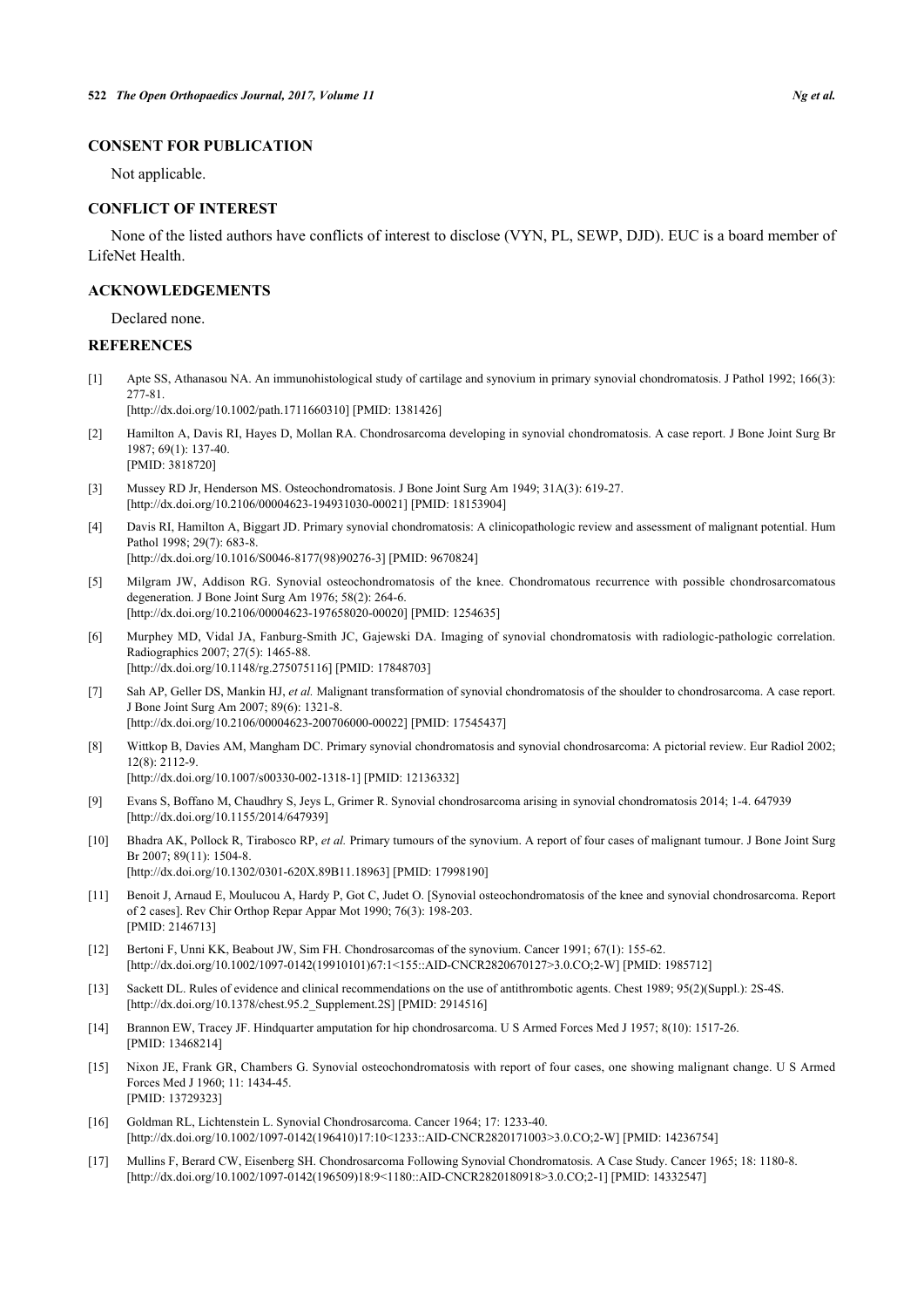- <span id="page-6-1"></span>[18] King JW, Spjut HJ, Fechner RE, Vanderpool DW. Synovial chondrosarcoma of the knee joint. J Bone Joint Surg Am 1967; 49(7): 1389-96. [\[http://dx.doi.org/10.2106/00004623-196749070-00015](http://dx.doi.org/10.2106/00004623-196749070-00015)] [PMID: [6053702\]](http://www.ncbi.nlm.nih.gov/pubmed/6053702)
- [19] Dunn EJ, McGavran MH, Nelson P, Greer RB III. Synovial chondrosarcoma. Report of a case. J Bone Joint Surg Am 1974; 56(4): 811-3. [\[http://dx.doi.org/10.2106/00004623-197456040-00017](http://dx.doi.org/10.2106/00004623-197456040-00017)] [PMID: [4835827\]](http://www.ncbi.nlm.nih.gov/pubmed/4835827)
- <span id="page-6-2"></span>[20] Kaiser TE, Ivins JC, Unni KK. Malignant transformation of extra-articular synovial chondromatosis: Report of a case. Skeletal Radiol 1980; 5(4): 223-6.

[\[http://dx.doi.org/10.1007/BF00580594\]](http://dx.doi.org/10.1007/BF00580594) [PMID: [7209577](http://www.ncbi.nlm.nih.gov/pubmed/7209577)]

- [21] Garz G, Lüning M, Grossmann I. [Malignant degeneration of recurrent synovial chondromatosis in the hip joint]. Rofo 1988: 148(2): 208-10. [\[http://dx.doi.org/10.1055/s-2008-1048179](http://dx.doi.org/10.1055/s-2008-1048179)] [PMID: [2831588\]](http://www.ncbi.nlm.nih.gov/pubmed/2831588)
- [22] Perry BE, McQueen DA, Lin JJ. Synovial chondromatosis with malignant degeneration to chondrosarcoma. Report of a case. J Bone Joint Surg Am 1988; 70(8): 1259-61. [\[http://dx.doi.org/10.2106/00004623-198870080-00024](http://dx.doi.org/10.2106/00004623-198870080-00024)] [PMID: [3417715\]](http://www.ncbi.nlm.nih.gov/pubmed/3417715)
- <span id="page-6-3"></span>[23] Kenan S, Abdelwahab IF, Klein MJ, Lewis MM. Case report 817: Synovial chondrosarcoma secondary to synovial chondromatosis. Skeletal Radiol 1993; 22(8): 623-6. [\[http://dx.doi.org/10.1007/BF00197149\]](http://dx.doi.org/10.1007/BF00197149) [PMID: [8291018](http://www.ncbi.nlm.nih.gov/pubmed/8291018)]
- <span id="page-6-4"></span>[24] Ontell F, Greenspan A. Chondrosarcoma complicating synovial chondromatosis: Findings with magnetic resonance imaging. Can Assoc Radiol J 1994; 45(4): 318-23. [PMID: [8062126\]](http://www.ncbi.nlm.nih.gov/pubmed/8062126)
- [25] Anract P, Katabi M, Forest M, Benoit J, Witvoet J, Tomeno B. [Synovial chondromatosis and chondrosarcoma. A study of the relationship between these two diseases]. Rev Chir Orthop Repar Appar Mot 1996; 82(3): 216-24. [PMID: [9005459\]](http://www.ncbi.nlm.nih.gov/pubmed/9005459)
- <span id="page-6-5"></span>[26] Hermann G, Klein MJ, Abdelwahab IF, Kenan S. Synovial chondrosarcoma arising in synovial chondromatosis of the right hip. Skeletal Radiol 1997; 26(6): 366-9. [\[http://dx.doi.org/10.1007/s002560050249\]](http://dx.doi.org/10.1007/s002560050249) [PMID: [9229420](http://www.ncbi.nlm.nih.gov/pubmed/9229420)]
- [27] Taconis WK, van der Heul RO, Taminiau AM. Synovial chondrosarcoma: Report of a case and review of the literature. Skeletal Radiol 1997; 26(11): 682-5. [\[http://dx.doi.org/10.1007/s002560050312\]](http://dx.doi.org/10.1007/s002560050312) [PMID: [9428080](http://www.ncbi.nlm.nih.gov/pubmed/9428080)]
- <span id="page-6-15"></span>[28] Wuisman PI, Noorda RJ, Jutte PC. Chondrosarcoma secondary to synovial chondromatosis. Report of two cases and a review of the literature. Arch Orthop Trauma Surg 1997; 116(5): 307-11. [\[http://dx.doi.org/10.1007/BF00390060\]](http://dx.doi.org/10.1007/BF00390060) [PMID: [9177811](http://www.ncbi.nlm.nih.gov/pubmed/9177811)]
- <span id="page-6-14"></span>[29] Hallam P, Ashwood N, Cobb J, Fazal A, Heatley W. Malignant transformation in synovial chondromatosis of the knee? Knee 2001; 8(3): 239-42. [\[http://dx.doi.org/10.1016/S0968-0160\(01\)00084-9\]](http://dx.doi.org/10.1016/S0968-0160(01)00084-9) [PMID: [11706733](http://www.ncbi.nlm.nih.gov/pubmed/11706733)]
- <span id="page-6-7"></span>[30] Sperling BL, Angel S, Stoneham G, Chow V, McFadden A, Chibbar R. Synovial chondromatosis and chondrosarcoma: A diagnostic
- dilemma. Sarcoma 2003; 7(2): 69-73. [\[http://dx.doi.org/10.1080/13577140310001607293\]](http://dx.doi.org/10.1080/13577140310001607293) [PMID: [18521371](http://www.ncbi.nlm.nih.gov/pubmed/18521371)]
- <span id="page-6-6"></span>[31] Campanacci DA, Matera D, Franchi A, Capanna R. Synovial chondrosarcoma of the hip: Report of two cases and literature review. Chir Organi Mov 2008; 92(3): 139-44. [\[http://dx.doi.org/10.1007/s12306-008-0062-3\]](http://dx.doi.org/10.1007/s12306-008-0062-3) [PMID: [19057985](http://www.ncbi.nlm.nih.gov/pubmed/19057985)]
- <span id="page-6-0"></span>[32] Yao MS, Chang CM, Chen CL, Chan WP. Synovial chondrosarcoma arising from synovial chondromatosis of the knee. JBR-BTR 2012; 95(6): 360-2. [PMID: [23405488\]](http://www.ncbi.nlm.nih.gov/pubmed/23405488)
- <span id="page-6-8"></span>[33] Manivel JC, Dehner LP, Thompson R. Case report 460: Synovial chondrosarcoma of left knee. Skeletal Radiol 1988; 17(1): 66-71. [\[http://dx.doi.org/10.1007/BF00361459\]](http://dx.doi.org/10.1007/BF00361459) [PMID: [3282310](http://www.ncbi.nlm.nih.gov/pubmed/3282310)]
- <span id="page-6-9"></span>[34] Blokx WA, Rasing LA, Veth RP, Pruszczynski M. Late malignant transformation of biopsy proven benign synovial chondromatosis: An unexpected pitfall. Histopathology 2000; 36(6): 564-6. [\[http://dx.doi.org/10.1046/j.1365-2559.2000.00918.x\]](http://dx.doi.org/10.1046/j.1365-2559.2000.00918.x) [PMID: [10849105](http://www.ncbi.nlm.nih.gov/pubmed/10849105)]
- <span id="page-6-10"></span>[35] Dorfman HD, Czerniak B. Bone tumors. Mosby 1998.
- <span id="page-6-11"></span>[36] Fiorenza F, Abudu A, Grimer RJ, *et al.* Risk factors for survival and local control in chondrosarcoma of bone. J Bone Joint Surg Br 2002; 84(1): 93-9. [\[http://dx.doi.org/10.1302/0301-620X.84B1.11942\]](http://dx.doi.org/10.1302/0301-620X.84B1.11942) [PMID: [11837841](http://www.ncbi.nlm.nih.gov/pubmed/11837841)]
- <span id="page-6-12"></span>[37] Lee FY, Mankin HJ, Fondren G, *et al.* Chondrosarcoma of bone: An assessment of outcome. J Bone Joint Surg Am 1999; 81(3): 326-38. [\[http://dx.doi.org/10.2106/00004623-199903000-00004](http://dx.doi.org/10.2106/00004623-199903000-00004)] [PMID: [10199270\]](http://www.ncbi.nlm.nih.gov/pubmed/10199270)
- <span id="page-6-13"></span>[38] Singer S, Baldini EH, Demetri GD, Fletcher JA, Corson JM. Synovial sarcoma: Prognostic significance of tumor size, margin of resection, and mitotic activity for survival. J Clin Oncol 1996; 14(4): 1201-8. [\[http://dx.doi.org/10.1200/JCO.1996.14.4.1201](http://dx.doi.org/10.1200/JCO.1996.14.4.1201)] [PMID: [8648375\]](http://www.ncbi.nlm.nih.gov/pubmed/8648375)